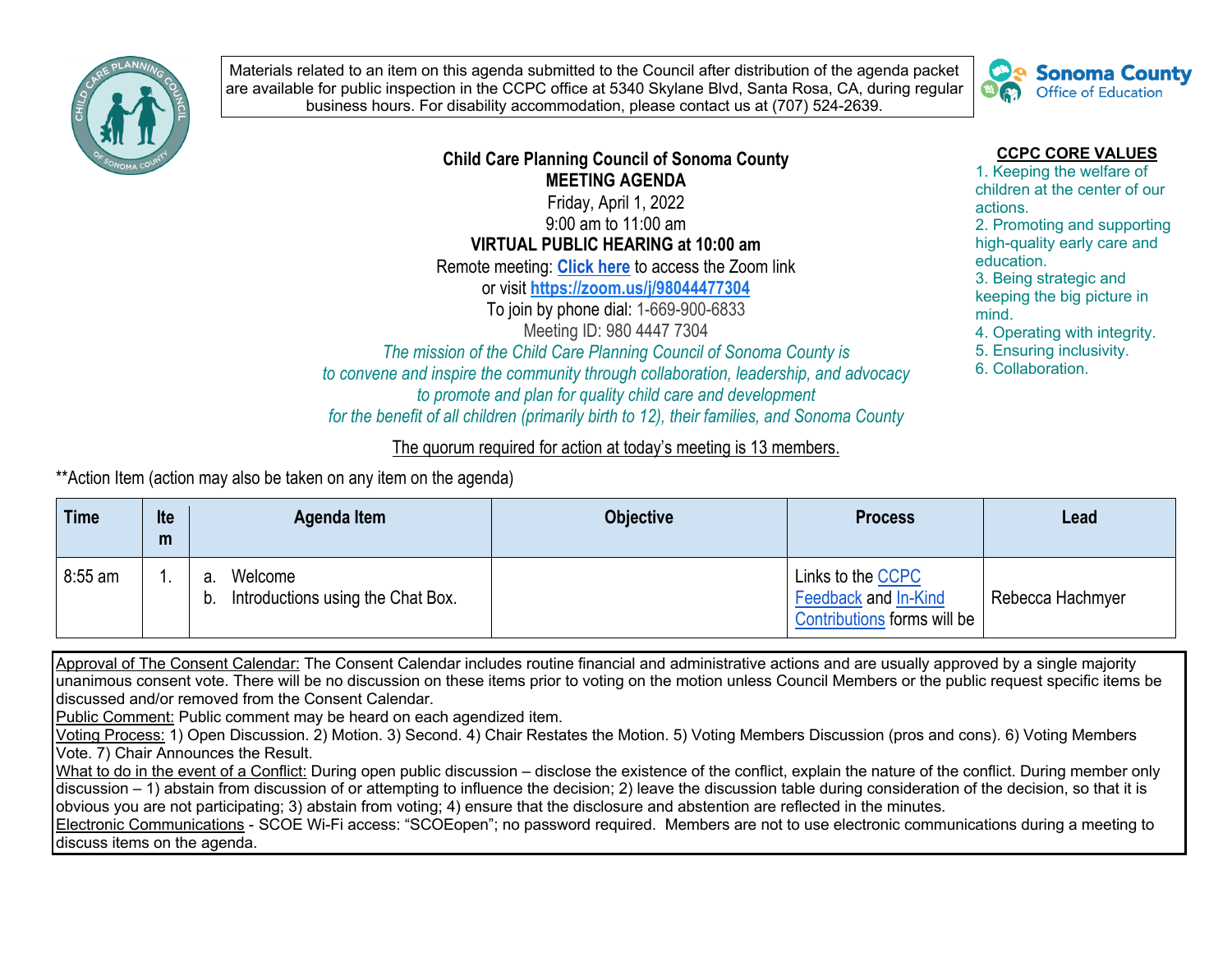|                   |                  | Feedback and In-Kind Contributions<br>$C_{\cdot}$<br>Reminder<br>Roll Call Vote and public comment<br>d.<br>period reminders.                                                                                                                 |                                                                                                                                                                                                                                                                                                                                                                  | available in the Chat Box<br>and emailed after the<br>meeting.                                                                                       |                  |
|-------------------|------------------|-----------------------------------------------------------------------------------------------------------------------------------------------------------------------------------------------------------------------------------------------|------------------------------------------------------------------------------------------------------------------------------------------------------------------------------------------------------------------------------------------------------------------------------------------------------------------------------------------------------------------|------------------------------------------------------------------------------------------------------------------------------------------------------|------------------|
| $9:00$ am         | 2.               | Call to order**                                                                                                                                                                                                                               |                                                                                                                                                                                                                                                                                                                                                                  | Co-Chair action and<br>information.<br>Establish a quorum<br><b>Make Motion</b><br><b>Roll Call Vote</b>                                             | Rebecca Hachmyer |
| $9:05$ am         | 3.               | Approval of/Revisions to Agenda**                                                                                                                                                                                                             | Agreement on topics for the meeting                                                                                                                                                                                                                                                                                                                              | Action item<br><b>Make Motion</b><br><b>Roll Call Vote</b>                                                                                           | Rebecca Hachmyer |
| $9:10 \text{ am}$ | $\overline{4}$ . | Consent Calendar**<br>a. CCPC Meeting Minutes of<br>3/4/2022<br>AB 361: Brown Act<br>b <sub>1</sub><br>Teleconferencing/Virtual Meeting<br>Requirements/ Determination to<br>continue to hold future Council<br>Meetings Via Teleconferencing | a. Approve record of the previous<br>meeting<br>Ongoing determination to safely<br>$b_{1}$<br>hold Child Care Planning Council<br>of Sonoma County Public<br>meetings to prevent the<br>transmission of COVID-19.<br>Resolution first adopted 10/1/21<br>Ongoing determination was<br>made on 10/29/21, 11/15/21,<br>12/17/21, 1/14/22, 2/4/22 and<br>$3/4/22$ . | Action item<br><b>Make Motion</b><br><b>Roll Call Vote</b><br>Please abstain if you<br>were not in attendance<br>at the previous Council<br>meeting. | Rebecca Hachmyer |

CCPC • Sonoma County Office of Education 5340 Skylane Boulevard • Santa Rosa, CA 95403 • Phone: (707) 524-2639 • Fax: (707) 524-2666 ccpc@scoe.org • www.scoe.org/ccpc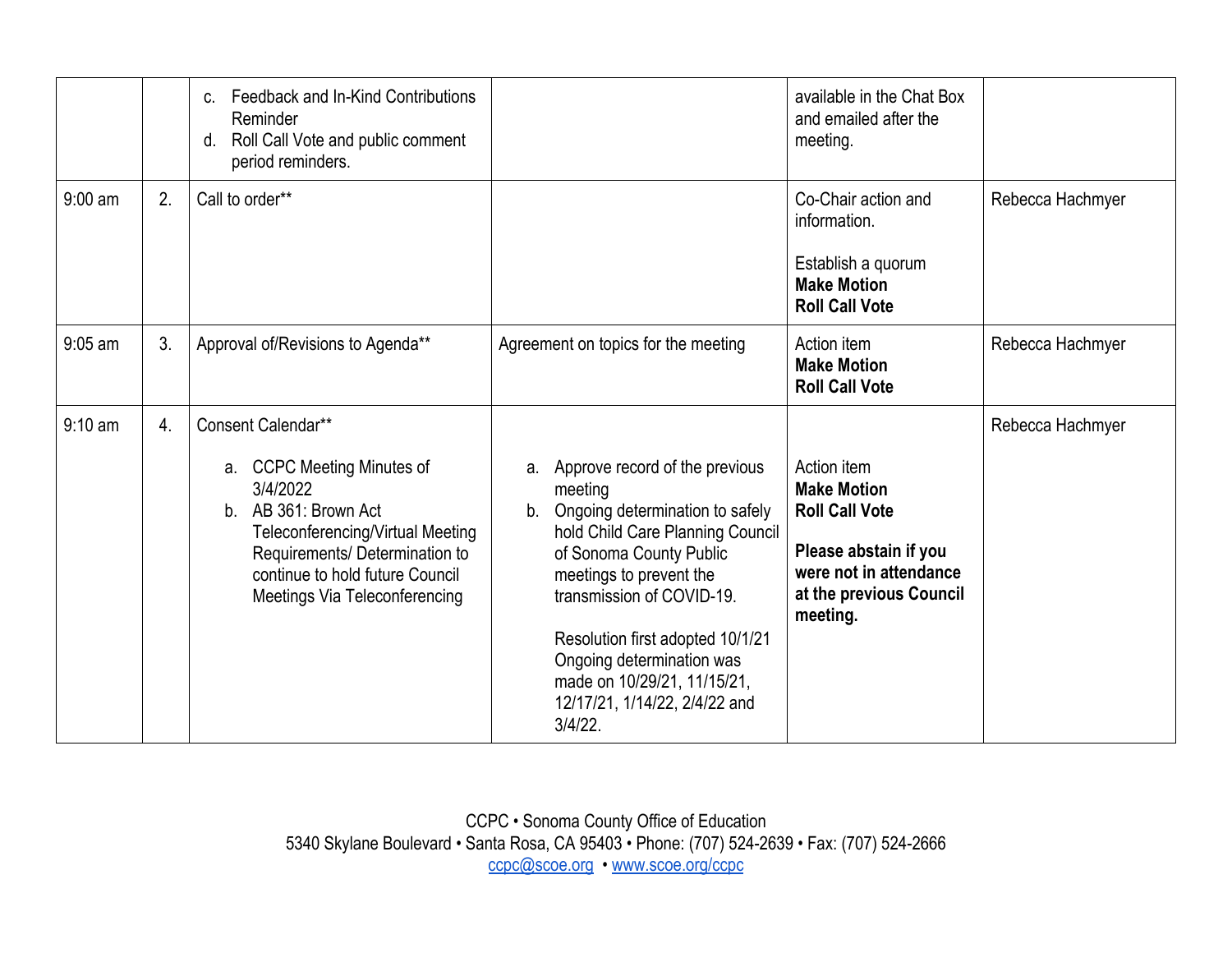Materials related to an item on this agenda submitted to the Council after distribution of the agenda packet are available for public inspection in the CCPC office at 5340 Skylane Blvd, Santa Rosa, CA, during regular business hours. For disability accommodation, please contact us at (707) 524-2639.

| $9:15$ am  | 5.             | Hot Topic Presentation: Higher Education<br><b>SRJC/SSU Workgroup</b>          | The Higher Education SRJC/SSU<br>Workgroup will be presenting on a<br>Career Website that is under<br>development and asking for participant<br>input through a survey. | Presentation / Q&A                                                                                                            | Missy Danneberg<br>Alice Hampton<br>Megan Hede<br>Sheri Schonleber<br>Maleese Warner<br>Vivian Xiang |
|------------|----------------|--------------------------------------------------------------------------------|-------------------------------------------------------------------------------------------------------------------------------------------------------------------------|-------------------------------------------------------------------------------------------------------------------------------|------------------------------------------------------------------------------------------------------|
| $9:50$ am  | 6.             | <b>Child Care Consumers/Child Care</b><br>Providers Input/Member Announcements | Include direct perspectives and updates<br>on current issues.                                                                                                           | <b>Child Care</b><br>Consumers/Providers and<br>CCPC members share<br>information about<br>issues/trends.<br>Group discussion | <b>Child Care Consumers</b><br><b>Child Care Providers</b><br><b>Member Announcements</b>            |
| $9:55$ am  | 7 <sub>1</sub> | <b>Public Announcements</b>                                                    | Hear input from non-members on any<br>topic.                                                                                                                            | Public shares<br>announcements                                                                                                | All                                                                                                  |
| $10:00$ am | 8.             | <b>Public Hearing on Zip Code Priorities**</b>                                 | Approve the draft 2022 Zip Code<br>Priorities Report.                                                                                                                   | Action item<br><b>Make Motion</b><br><b>Roll Call Vote</b>                                                                    | Open Public Hearing<br>Report, discussion, vote                                                      |

Approval of The Consent Calendar: The Consent Calendar includes routine financial and administrative actions and are usually approved by a single majority unanimous consent vote. There will be no discussion on these items prior to voting on the motion unless Council Members or the public request specific items be discussed and/or removed from the Consent Calendar.

Public Comment: Public comment may be heard on each agendized item.

Voting Process: 1) Open Discussion. 2) Motion. 3) Second. 4) Chair Restates the Motion. 5) Voting Members Discussion (pros and cons). 6) Voting Members Vote. 7) Chair Announces the Result.

What to do in the event of a Conflict: During open public discussion – disclose the existence of the conflict, explain the nature of the conflict. During member only discussion – 1) abstain from discussion of or attempting to influence the decision; 2) leave the discussion table during consideration of the decision, so that it is obvious you are not participating; 3) abstain from voting; 4) ensure that the disclosure and abstention are reflected in the minutes.

Electronic Communications - SCOE Wi-Fi access: "SCOEopen"; no password required. Members are not to use electronic communications during a meeting to discuss items on the agenda.